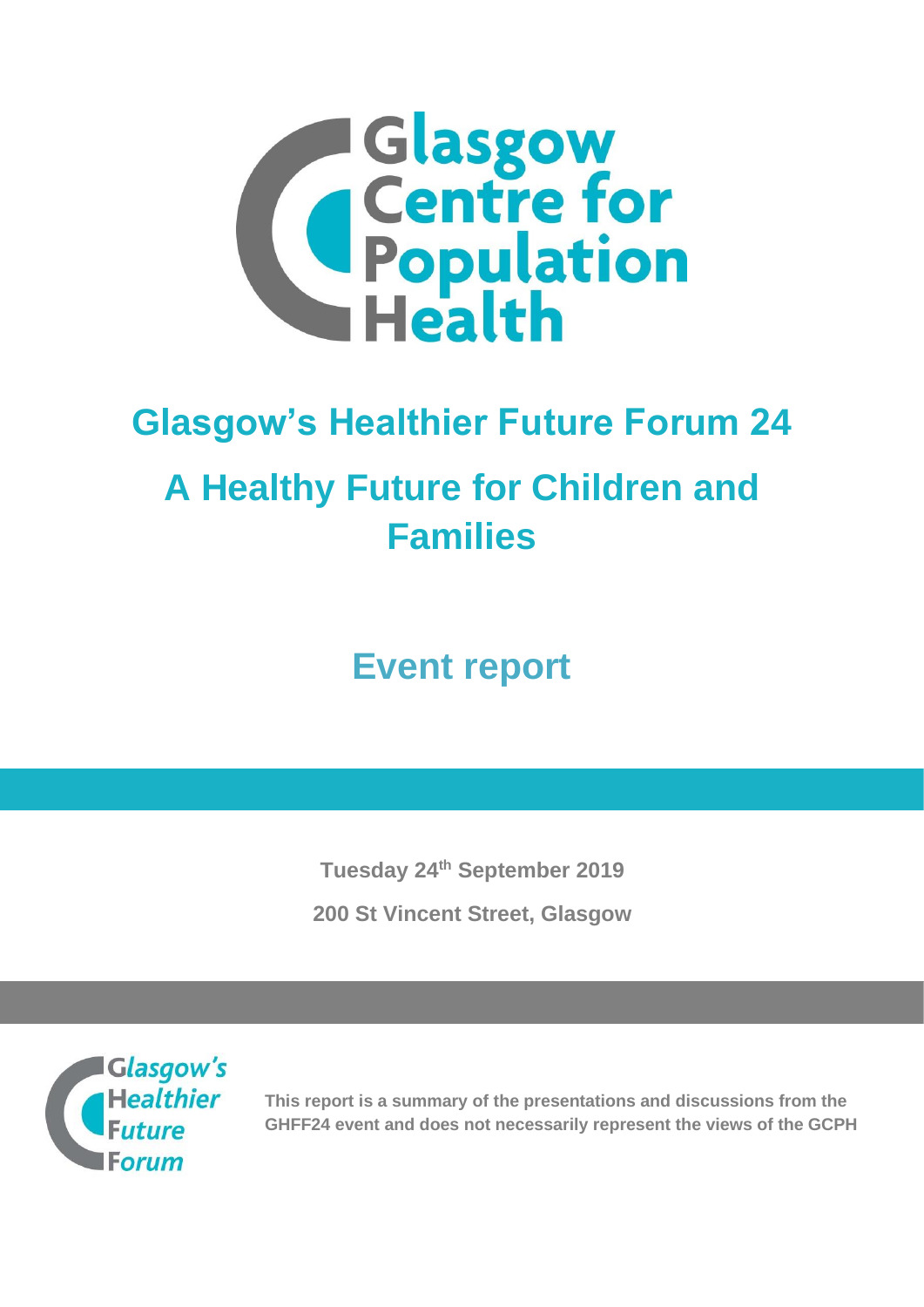#### **Welcome and introduction**

The Chair of the event, Pauline Craig, Head of Population Health at NHS Health Scotland opened the event and welcomed attendees. She explained that the aim of

the event was to present, consider and debate the evolving policy context in relation to family support and how it can be better embedded in our systems in an equitable and sustainable way.

Throughout the morning, participants were encouraged to reflect on the progress made in Scotland in providing support for all families and to draw out promising practice, emerging ideas and proposed next steps.



A programme for the event is attached as an appendix.

# **Presentations**

Three plenary presentations were delivered as follows:

# *'Re-imagining family support'*

*Professor John Devaney, Centenary Professor and Head of Social Work, University of Edinburgh*

Prof Devaney outlined the relationship between the state and the family, encompassing universal services, family support, family preservation and alternative care. He outlined the current evidence base and explored how we understand and approach support for families: where can we find a balance in targeting the critical few and provide universal services for the many, and where is the equilibrium between crisis-driven care and asset-based approaches? He suggested a shift has occurred and that strengths-based and relational services are once again coming to the fore.

[View the presentation](https://www.gcph.co.uk/assets/0000/7637/John_Devaney_GHFF_-_Reimagining_Family_Support_-_Devaney_24th_Sept_2019.pdf) slides.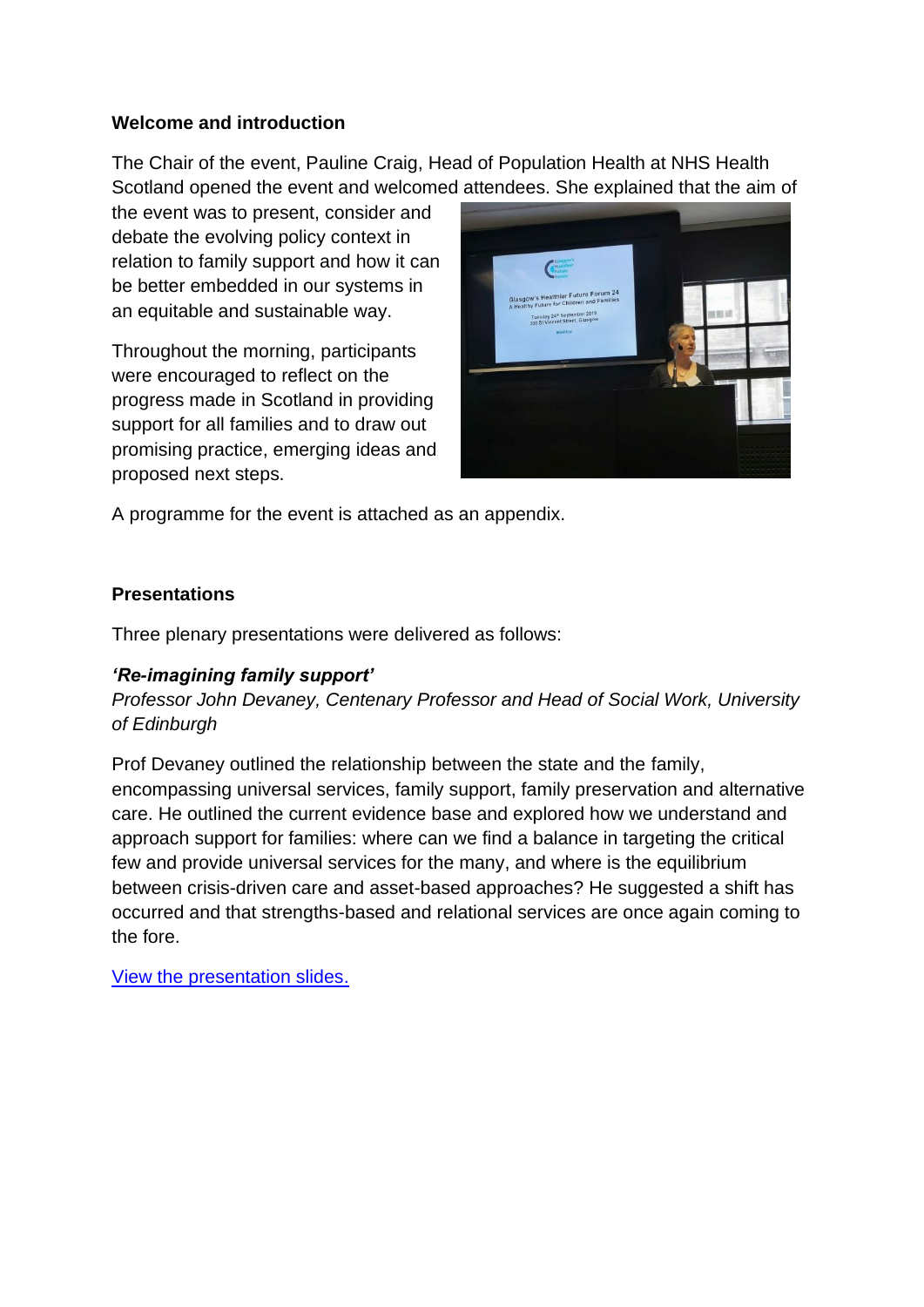#### *'The care economy and childcare'*

*Dr Angela O'Hagan, Senior Lecturer, Glasgow School for Business and Society and Deputy Director, Wise Centre for Economic Justice, Glasgow Caledonian University*

This presentation explored care and the gendered constructs of care, the structural constraints of gendered norms and how these manifest in women and men's economic status, time use, and the provision of care. These elements were discussed in the context of current policy frames and resource allocations in the context of Scottish public policy.

View the summary of the presentation or [view the presentation](https://www.gcph.co.uk/assets/0000/7638/Angela_O_Hagan_GCPH_240919_AOH.pdf) slides.

*Supporting children and families to flourish: what more have we learned? Fiona Crawford, Consultant in Public Health, NHSGGC/GCPH and Valerie McNeice, Senior Public Health Research Specialist, Glasgow Centre for Population Health*

Fiona and Valerie outlined some of the key findings from the evaluation of the Stepping Stones for Families' Family Wellbeing Service and the impacts of the CHANGE (Childcare and Nurture Glasgow East) project which takes a communitybased approach to creating better, more appropriate childcare for families living in the east of Glasgow. The influence of adverse childhood experiences (ACEs) and child poverty were discussed before some reflections and implications for action were offered.

[View the presentation](https://www.gcph.co.uk/assets/0000/7636/GCPH_Supporting_children_and_families_to_flourish2_FINAL.pdf) slides.

# **Table discussions on implications for policy and practice**

Following the plenary presentations, delegates were asked to discuss the implications for policy and practice at their round tables by considering the following questions:

- *1. From what you have heard today, what are the important principles/ideas for action that have resonated most strongly for you? If not these, what others?*
- *2. Where do you see signs of these principles/ideas for action in your own practice/experience?*
- *3. What could you take forward in the future to help all children and families in Scotland flourish?*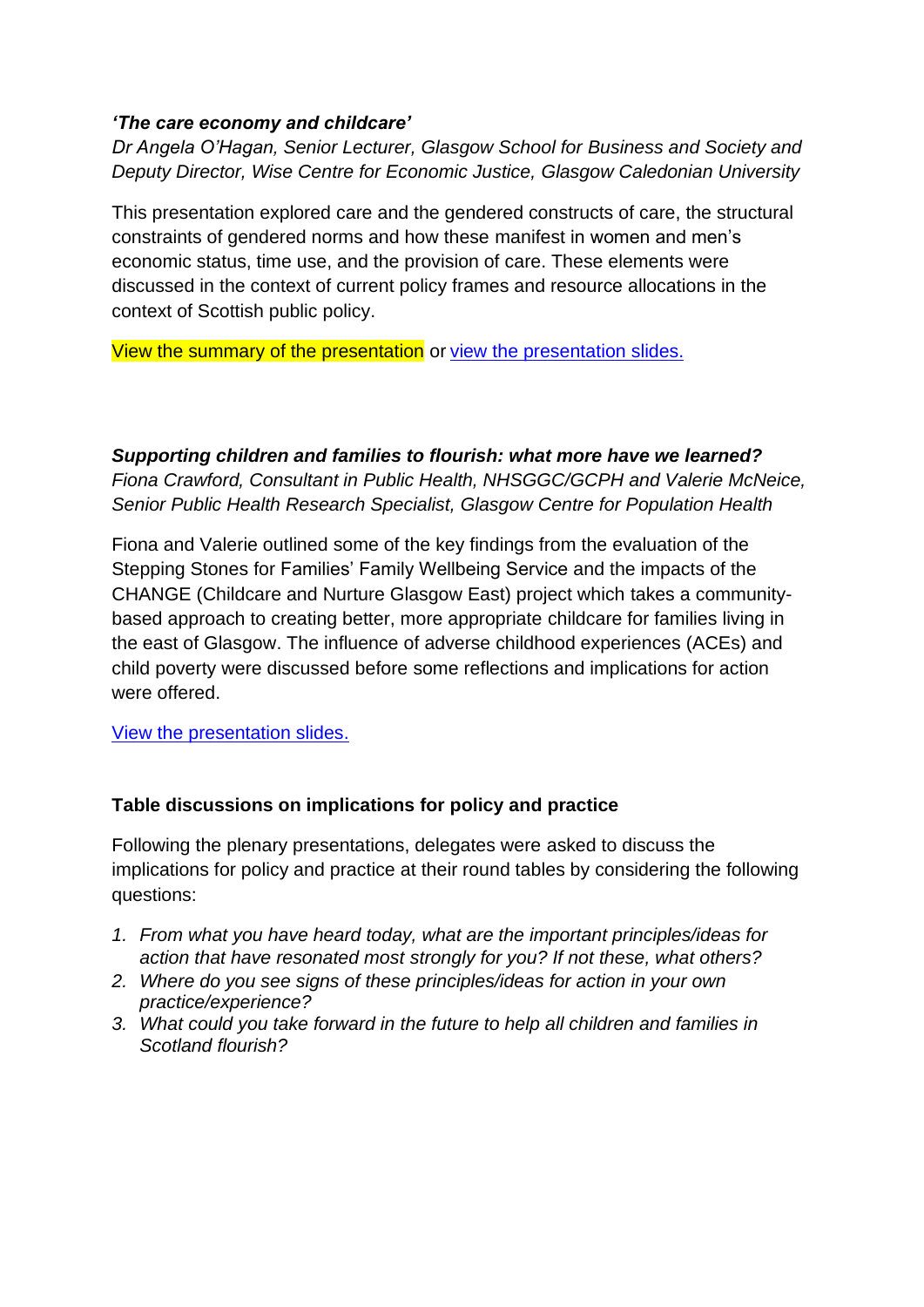During the table discussions and in the plenary feedback the following main themes emerged:

# **Gendered nature of care work, both paid and unpaid:**

- Gendered norms have underpinned the 'childcare economy' which has led to undervaluing the childcare workforce, with associated low levels of pay. Childcare needs to be reconfigured as a social investment focusing on wellbeing outcomes for children and a more balanced evaluation of the significance of early childhood education and care.
- Strong agreement that childcare is a highly skilled job but underpaid and undervalued. Childcare needs more resourcing including more investment in staff.
- A 'Living Wage' should be the starting point, rather than the end point.
- Economic drivers of pay inequality perpetuate traditional gendered roles and norms.
- We need to place a greater emphasis on the value of care beyond financial value and promote the importance of further investment in it as a public good.
- Is care work becoming professionalised and sanitised? We need a society in which compassion and care are embedded in our lives and actions (i.e. the norm). A societal shift is required with kindness and love featuring in policy and discussed in political speeches.
- There is a need to challenge structural issues and traditional gender roles. Changes are required in maternity and paternity pay to help address this. As well as improving the lives of men, this is an important aspect in empowering women. This needs to consider the division of domestic labour in economic data so that its role as an underpinning base for economic activity is more accurately reflected.

# **Language and approach:**

- It is important to be language aware recognition that terms such as 'just coping' are common yet can be problematic. People may become framed as 'users' of services or support and find themselves on a treadmill of support. Even the term 'family support' could be framed differently.
- Talking about 'thriving' would be more beneficial than looking at deficit models.
- Normalising family support the importance of language is crucial in addressing the feeling of failure and stigma of poverty and 'needing support'.
- If people are viewed, treated as and talked about as a problem it becomes relatively easy to administer services *to* them.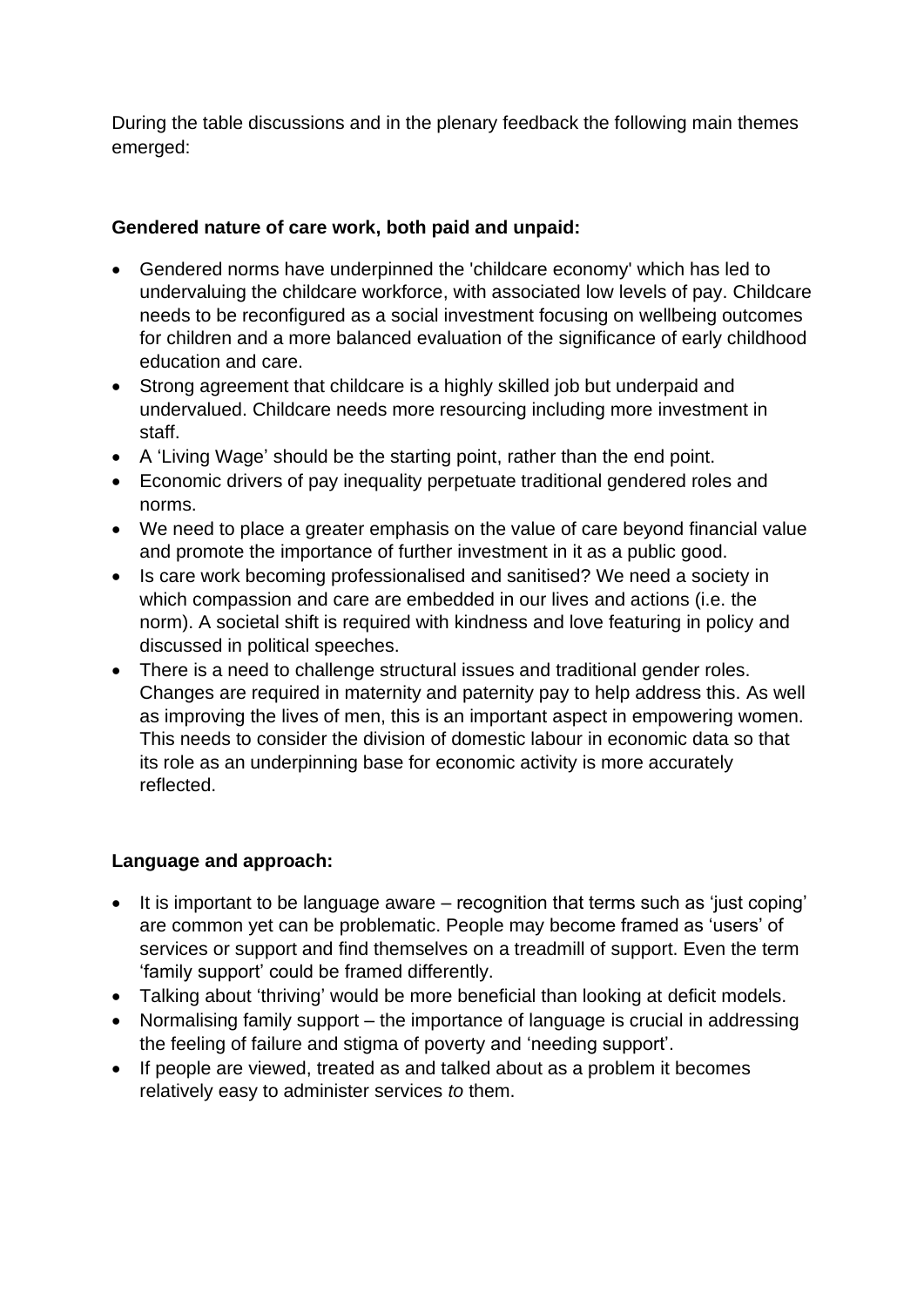# **Importance of relationships/partnership working:**

- Individual relationships open opportunities and it is important to value colleagues working in different sectors. Building strong relationships take time but they are key to making a difference.
- Holistic, wrap-around service design and engaged discussions between all relevant services within a community are required. Leveraging relationships between organisations and within communities could ensure a better spread of resources and ensure families get the right service, tailored to need.
- Relationships are fundamental to working with families understanding your community is key.
- Even more important than language, are relationships with families these must value people, be nurturing and build trust.
- Agreement of a continual need for a more connected and joined-up approach to addressing the issues faced by the most disadvantaged children and families.

# **Family support versus child support:**

- Childcare should not be seen as just about children but about supporting families and communities. This has implications for how resources are directed and how professionals are trained. An example is childcare for vulnerable two-year-olds which can support the wider family, who may have health and wellbeing issues.
- Family wellbeing services should be linked to early learning and childcare provision.
- There was a suggestion that a national family wellbeing strategy for Scotland is needed.
- There should be a family-focus and family-led arrangements for childcare rather than families being required to fit in with the system.
- Importance of the role of mother's (or other primary carers') wellbeing, selfconfidence, esteem, supporting parent's development e.g. education, training, widening access.
- We need to better provide support to those on the edges of care who need more than universal service provision but do not meet the threshold for social work intervention. The third sector could be better resourced to provide much of this infrastructure and support and better utilise our community assets e.g. libraries and community spaces.
- How can the system support families without the system intervening?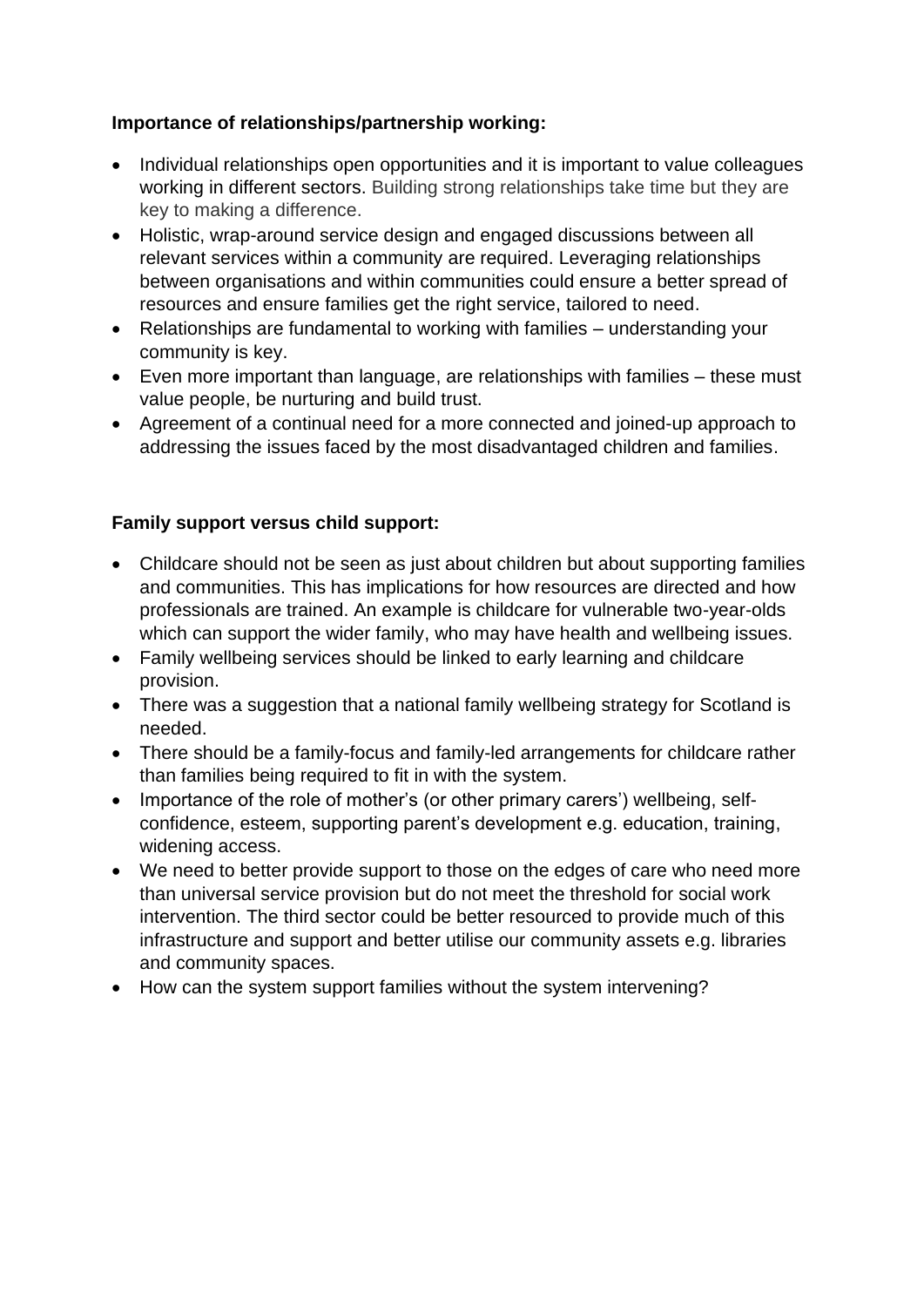# **Funding:**

- Interventions are negatively impacted by short-term and stop/start funding.
- Consequently, we need sustainable long-term funding.
- The process of third sector getting/applying for funding is restrictive.
- Need to 'lock-in' the value of proven intervention and good practice and use this evidence to build a stronger country-wide commitment to GIRFEC.

# **Third sector:**

- Can learn from third sector services that are time-based, trust-based and relational. They know how to do it but it is not systematically funded.
- Partnership working is key but a more open-ended relationship is needed between the third sector and statutory organisations.
- There is a vulnerability of the third sector associated with austerity, especially for smaller organisations. They have a significant contribution to make but have limited capacity due to funding restrictions and time required for monitoring and reporting.
- The third sector is often trusted by families more so than statutory organisations.

# **Poverty:**

- We must start addressing the causes rather than just treating the symptoms. More focus and more resources needed on up-stream prevention.
- Need to listen to people who are experiencing poverty they are the experts.
- 'Cost of the school day' project should be widened to look at cost of early learning and childcare e.g. the cost of dress-up days, activities, clothing and photographs.
- Peer support is valuable information from people in the same situation.
- The impact of poverty on families must be incorporated more into education and training so that there is a better understanding of it as people embark on their careers.
- Universal and targeted support required: recognising the vulnerability of all parents but also having the ability to take a targeted approach where needed.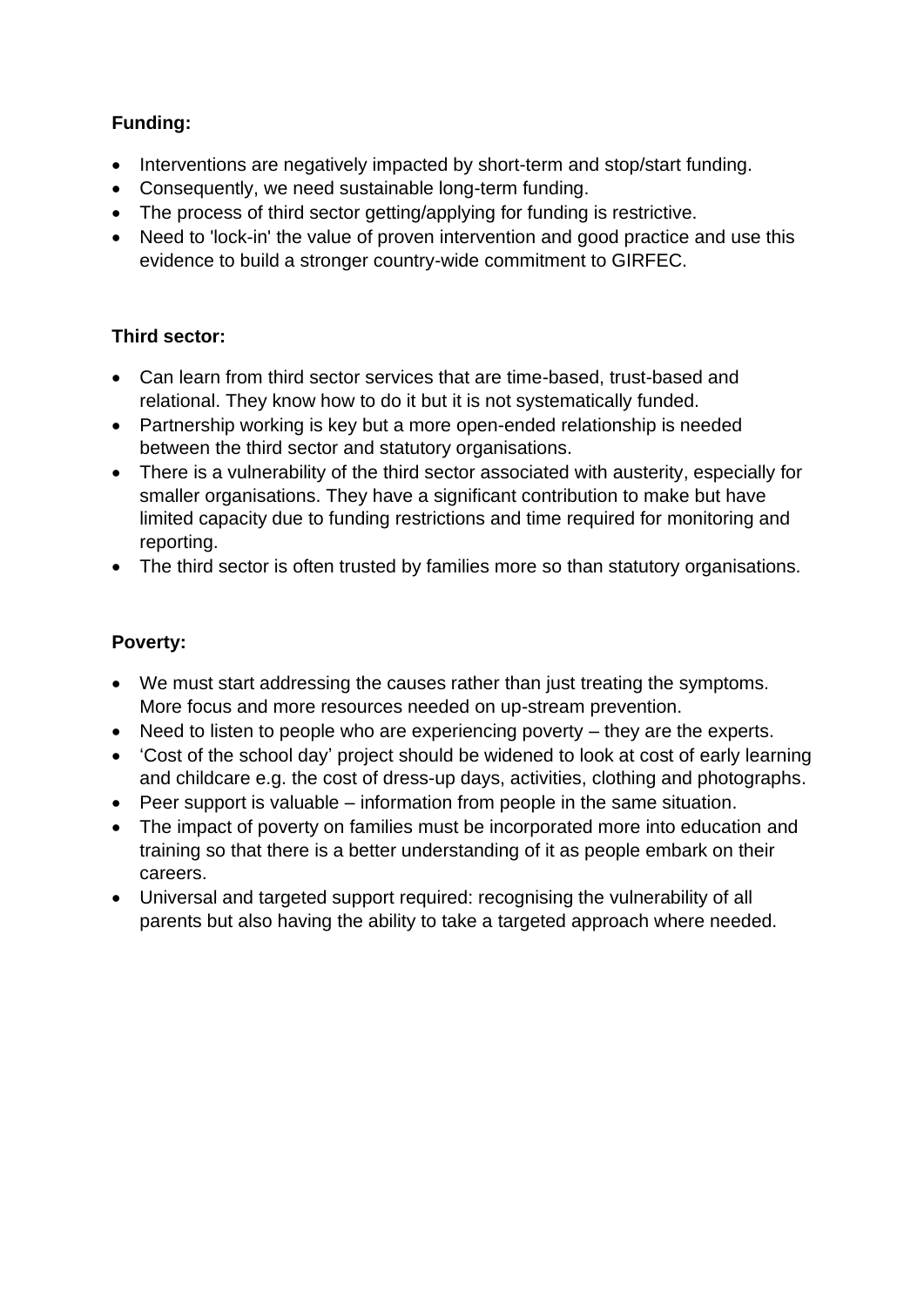# **Communities:**

- Need to do more to link families to local community, local venues and local activities alongside the provision of universal services.
- Local and flexible are so important.
- How can communities be empowered to use their role and knowledge to resolve issues and challenges?
- A rights-based outlook across communities would make the shift from people as recipients of services to driving services that are needed and appropriate to local need. Responsibility is then on the services to respond.
- Services are a rights-based issue responsibility of services and organisations to meet the needs of families.
- Local needs and community dialogue are essential for planning and developing services – parent's and children's voices need to be heard.
- We need a bottom-up approach of doing more *in and alongside* communities in order to build resilient families and places where children and young people are respected and nurtured to fulfil their potential.
- Open up space for connections to happen the fundamental importance of communication between services and families, to hold conversations about what is happening in the area (community hubs).
- The importance of having someone to walk alongside you such as a peer support role which can feel like someone is 'speaking the same language' as you and minimise perceptions of being judged.

# **Governance and infrastructure:**

- GDPR (General Data Protection Regulation) can create uncertainty about sharing information but some sharing is important and necessary to provide appropriate support.
- Remove barriers for third sector getting access to academic ethics committees.
- Funding priorities need to be better aligned to statutory policies.
- Need to improve systems of information sharing between services and individuals and to be available at first presentation with a service.
- Protection of budgets can reinforce working in silos. Organisations and systems bound by their own vested interests means family at the centre is not always a reality.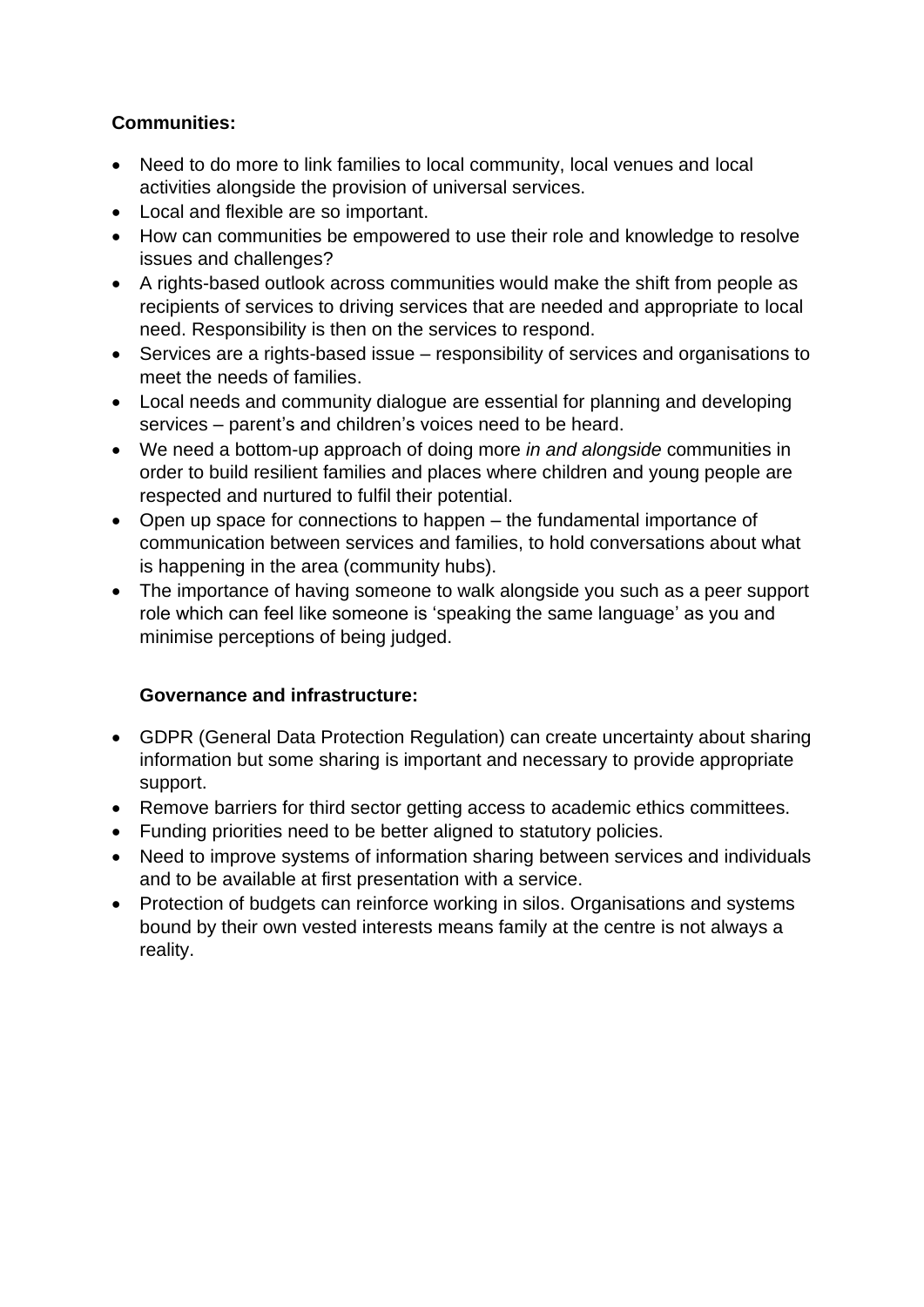#### **Closing remarks from the Chair**

Family support is often thought of as consisting of parenting programmes or childcare provision but this Forum demonstrated that it goes far beyond these interventions. Supporting families requires attention to gender inequality, community development, welfare and employment practices, and meeting universal and specific need. Good practice requires us to reflect on how we work as service providers, whether as planners or frontline practitioners and how we care for ourselves and others in domestic and in work situtations. The presentations, reflections and discussions today have offered us a rich resource for considering the political and structural context for childcare provision, proposed some approaches based on current practice and ideas for further consideration. A healthier future for children and families needs a nurturing system that values and empowers us all.